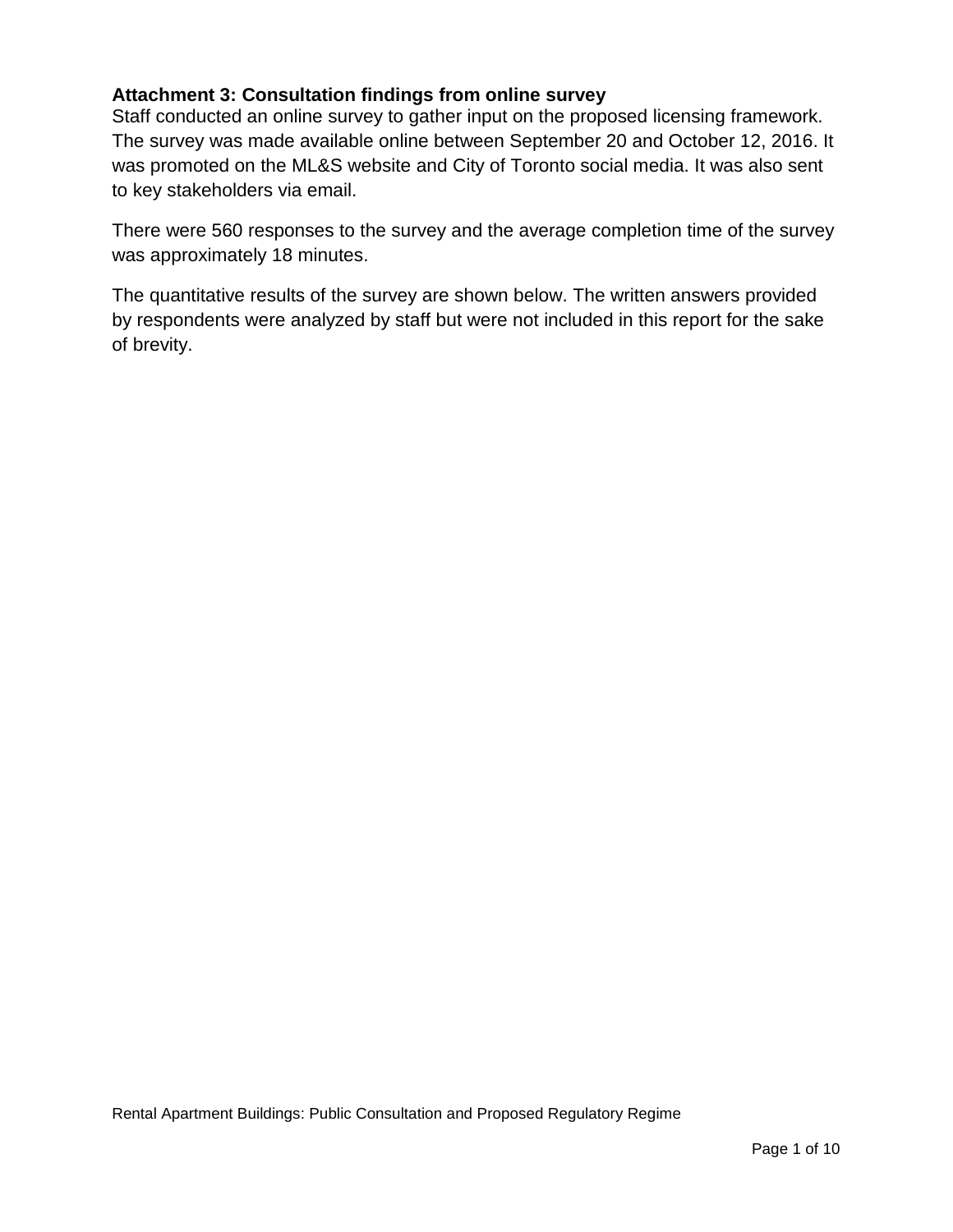## **Tell Us About Living Conditions in Toronto's Rental Apartment Buildings**

### **1a. What are the most common issues affecting the quality of life in your apartment building?**

| Response                                                     | Chart | Percentage             | Count |
|--------------------------------------------------------------|-------|------------------------|-------|
| Lack of cleanliness in common spaces                         |       | 27.3%                  | 143   |
| Pests (i.e. bed bugs, cockroaches)                           |       | 44.8%                  | 235   |
| Elevators are frequently out of service                      |       | 29.4%                  | 154   |
| Repairs not being made within a<br>reasonable period of time |       | 36.6%                  | 192   |
| Graffiti                                                     |       | 1.1%                   | 6     |
| Lack of heating in the winter                                |       | 14.1%                  | 74    |
| Maintenance of the exterior of the<br>building               |       | 12.0%                  | 63    |
| Safety and security (i.e. broken locks)                      |       | 18.5%                  | 97    |
| Other or not applicable                                      |       | 13.9%                  | 73    |
| There are no issues                                          |       | 19.3%                  | 101   |
|                                                              |       | <b>Total Responses</b> | 524   |

## **2a. Please tell us how you feel about the following statements about your apartment and building.**

|                                                                                                                                              | Agree             | Somewhat<br>agree | <b>Neither</b><br>agree<br>nor<br>disagree | Somewhat<br>disagree | Strongly<br>disagree | <b>Not</b><br>applicable | Total<br>Responses |
|----------------------------------------------------------------------------------------------------------------------------------------------|-------------------|-------------------|--------------------------------------------|----------------------|----------------------|--------------------------|--------------------|
| Units are properly<br>maintained (i.e.<br>plumbing, windows,<br>appliances)                                                                  | 182<br>$(34.0\%)$ | 145<br>$(27.1\%)$ | 24<br>$(4.5\%)$                            | 90<br>$(16.8\%)$     | 91<br>$(17.0\%)$     | $3(0.6\%)$               | 535                |
| The building is properly<br>maintained (i.e. main<br>lobby, laundry room,<br>elevators)                                                      | 187<br>$(35.0\%)$ | 124<br>(23.2%)    | 35<br>(6.5%)                               | 86<br>$(16.1\%)$     | 94<br>(17.6%)        | 9(1.7%)                  | 535                |
| Tenants know how to<br>make complaints to their<br>property manager or<br>superintendent<br>regarding problems in<br>their unit or building. | 246<br>$(46.0\%)$ | 109<br>$(20.4\%)$ | 46<br>$(8.6\%)$                            | 57<br>(10.7%)        | 71<br>(13.3%)        | $6(1.1\%)$               | 535                |
| Property<br>managers/building<br>owners respond to<br>tenant complaints or<br>repair requests in a<br>timely fashion.                        | 171<br>$(32.0\%)$ | 94<br>(17.6%)     | 36<br>(6.7%)                               | 85<br>$(15.9\%)$     | 145<br>$(27.1\%)$    | 4(0.7%)                  | 535                |
| Tenants contribute to<br>problems in the building.                                                                                           | 181<br>(34.2%)    | 142<br>$(26.8\%)$ | 86<br>(16.3%)                              | 39 (7.4%)            | 67<br>(12.7%)        | 14 (2.6%)                | 529                |

Rental Apartment Buildings: Public Consultation and Proposed Regulatory Regime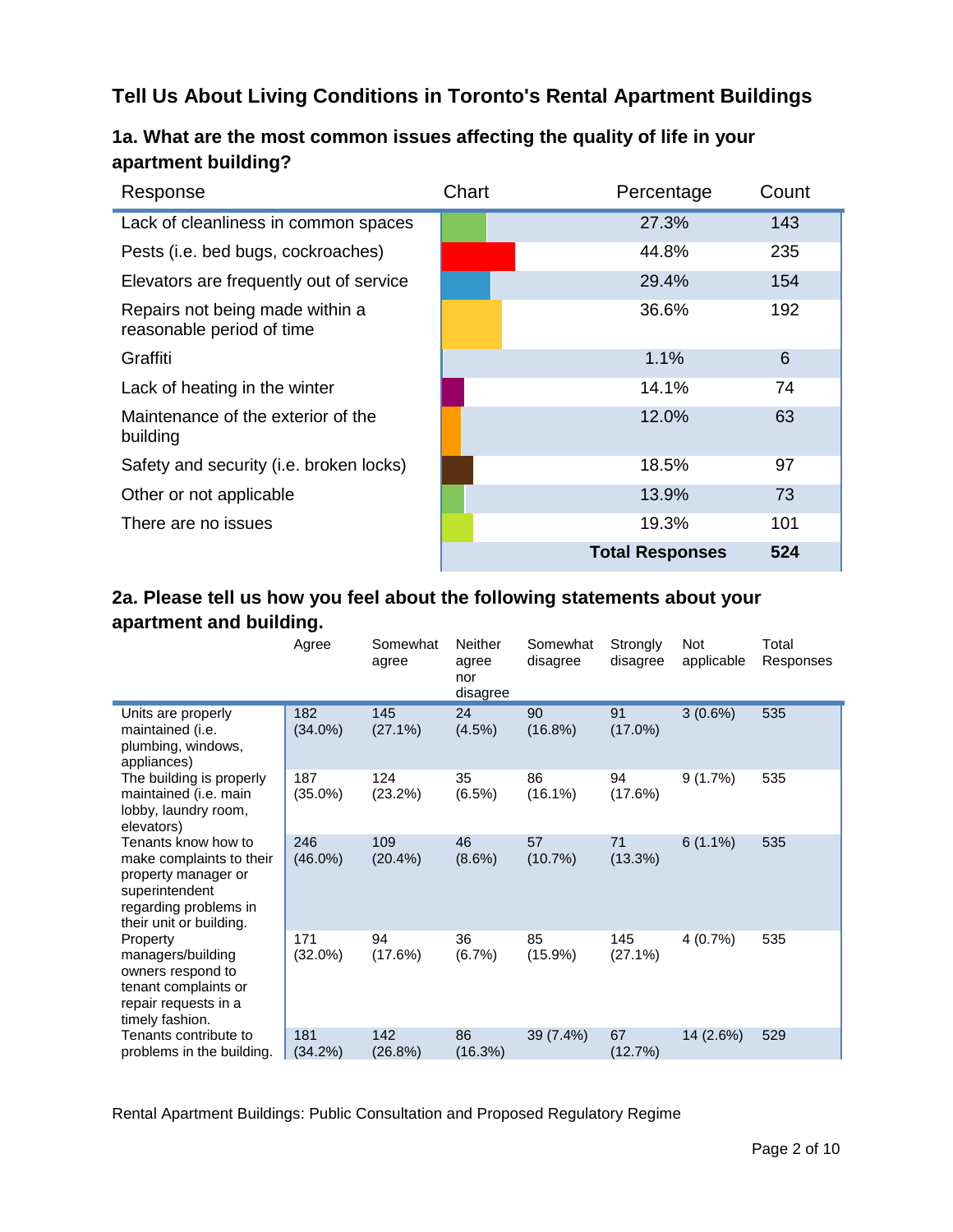# **Tell Us About Your Experience With the Enforcement of Property Standards.**

## **3. In the last three years, have you called the City of Toronto or 311 to make a complaint about repairs not being made in your unit or rental apartment building?**

| Response                                                  | Chart | Percentage             | Count |
|-----------------------------------------------------------|-------|------------------------|-------|
| Once                                                      |       | 6.8%                   | 36    |
| One to five times                                         |       | 9.4%                   | 50    |
| More than five times                                      |       | 4.5%                   | 24    |
| <b>Never</b>                                              |       | 51.4%                  | 274   |
| I did not know you can call the City of<br>Toronto or 311 |       | 28.0%                  | 149   |
|                                                           |       | <b>Total Responses</b> | 533   |

### **4a. If you called the City of Toronto or 311 to make a complaint, was the City of Toronto effective in addressing the issues in your apartment building?**

| Response           | Chart | Percentage             | Count |
|--------------------|-------|------------------------|-------|
| Very effective     |       | 2.2%                   | 11    |
| Somewhat effective |       | 7.5%                   | 37    |
| Not effective      |       | 12.9%                  | 64    |
| l do not know      |       | 8.5%                   | 42    |
| Not applicable     |       | 69.0%                  | 342   |
|                    |       | <b>Total Responses</b> | 496   |

## **5. Has your rental apartment building ever been inspected by staff from City's Multi-Residential Apartment Building (MRAB) audit team?**

| Response      | Chart | Percentage             | Count |
|---------------|-------|------------------------|-------|
| Yes           |       | 13.5%                  | 72    |
| <b>No</b>     |       | 19.1%                  | 102   |
| I do not know |       | 67.4%                  | 359   |
|               |       | <b>Total Responses</b> | 533   |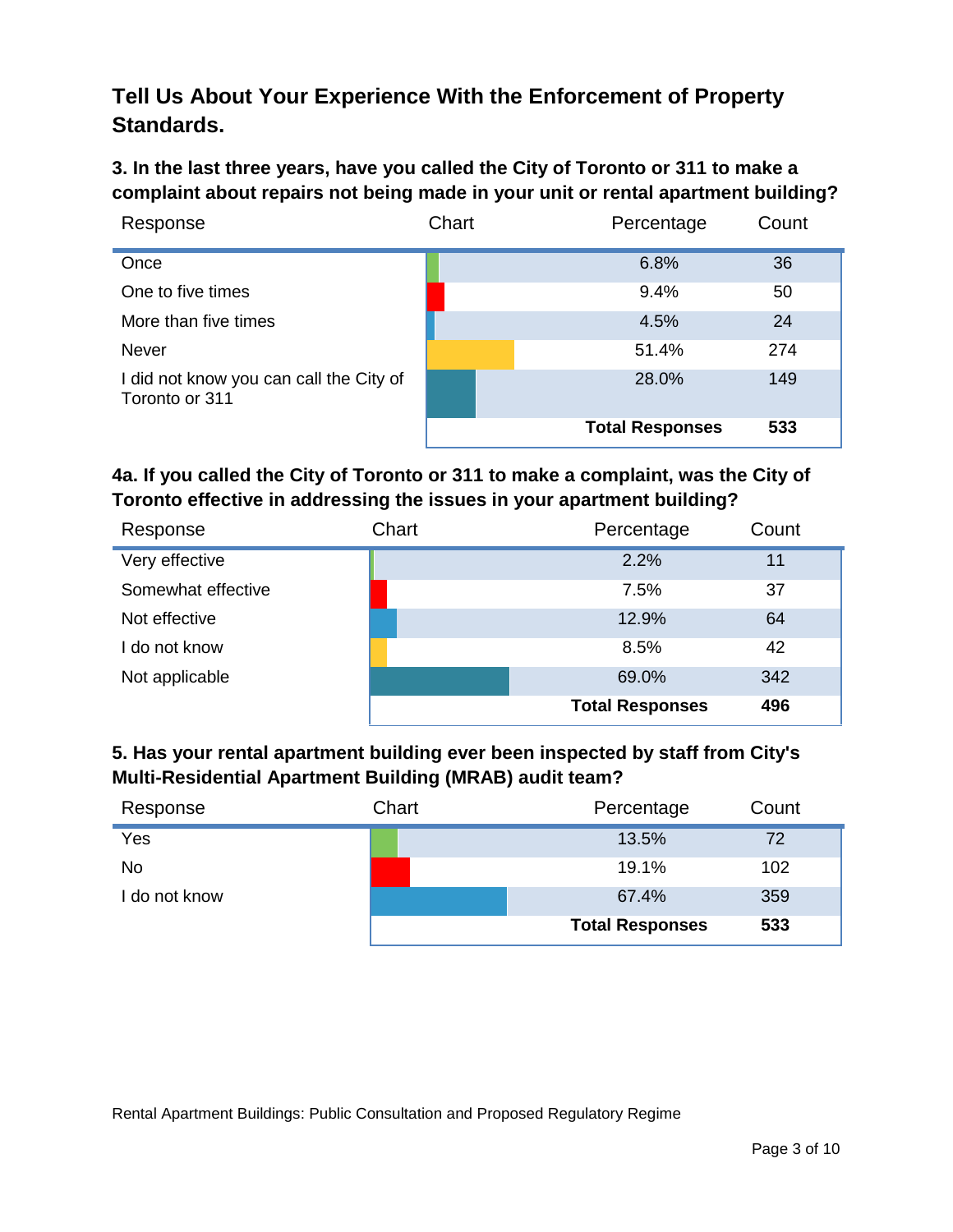### **6a. If applicable, was the City's Multi-Residential Apartment Building (MRAB) audit team effective in addressing the issues in your apartment building?**

| Response           | Chart | Percentage             | Count |
|--------------------|-------|------------------------|-------|
| Very effective     |       | 3.0%                   | 14    |
| Somewhat effective |       | 4.3%                   | 20    |
| Not effective      |       | 7.1%                   | 33    |
| I do not know      |       | 33.8%                  | 156   |
| Not applicable     |       | 51.7%                  | 239   |
|                    |       | <b>Total Responses</b> | 462   |

## **Developing a Licence for Rental Apartment Buildings**

**7a. How important do you consider these goals for improving living conditions in rental apartment buildings?**

|                                                                | Very              | Somewhat   | Not at all  | Total     |
|----------------------------------------------------------------|-------------------|------------|-------------|-----------|
|                                                                | important         | important  | important   | Responses |
| a. Improve access to information and                           | 367               | 106        | 59          | 532       |
| increase tenant engagement                                     | $(69.0\%)$        | $(19.9\%)$ | $(11.1\%)$  |           |
| b. Promote best practices in building<br>maintenance           | 426<br>$(80.2\%)$ | 76 (14.3%) | 29 (5.5%)   | 531       |
| c. Strengthen enforcement of property<br>standards violations. | 415<br>$(78.0\%)$ | 79 (14.8%) | $38(7.1\%)$ | 532       |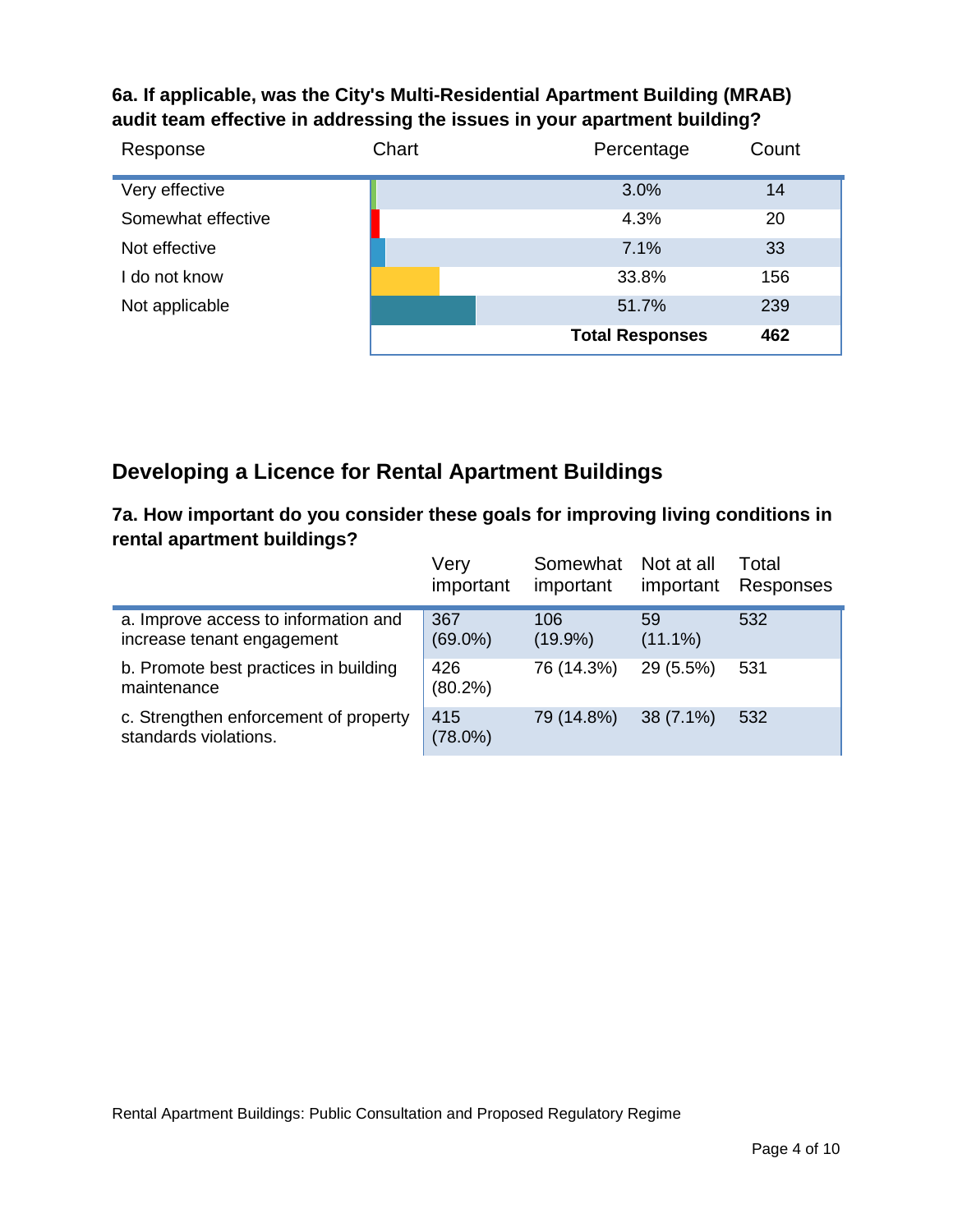## **Exploring Licensing Requirements For Rental Apartment Buildings**

**8a. The City is exploring the following ideas to improve living conditions in rental apartment buildings. In your opinion, what will be the impact of these ideas on the quality of housing in rental apartment buildings?**

|                                                                                                                                                                        | High<br>impact    | Medium<br>impact  | Low<br>impact    | Total<br>Responses |
|------------------------------------------------------------------------------------------------------------------------------------------------------------------------|-------------------|-------------------|------------------|--------------------|
| a. Require all landlords to create operational<br>plans (i.e. a maintenance plan, cleaning<br>plan) and make the plans available for<br>inspection by the City.        | 266<br>$(49.8\%)$ | 135<br>(25.3%)    | 133<br>(24.9%)   | 534                |
| b. Conduct mandatory inspections in all<br>rental apartment buildings and repeat the<br>inspections every one to four years.                                           | 354<br>$(66.4\%)$ | 83<br>$(15.6\%)$  | 96<br>$(18.0\%)$ | 533                |
| c. Conduct mandatory inspections of<br>common areas in all rental apartment<br>buildings and repeat the inspections every<br>one to four years.                        | 307<br>(57.3%)    | 124<br>$(23.1\%)$ | 105<br>(19.6%)   | 536                |
| d. Increase penalties for landlords who do<br>not follow City bylaws.                                                                                                  | 397<br>(74.6%)    | 74<br>$(13.9\%)$  | 61<br>(11.5%)    | 532                |
| e. Require landlords to submit information<br>about their building (number of units,<br>accessibility, amenities) and make the<br>information available to the public. | 305<br>(57.2%)    | 102<br>$(19.1\%)$ | 126<br>(23.6%)   | 533                |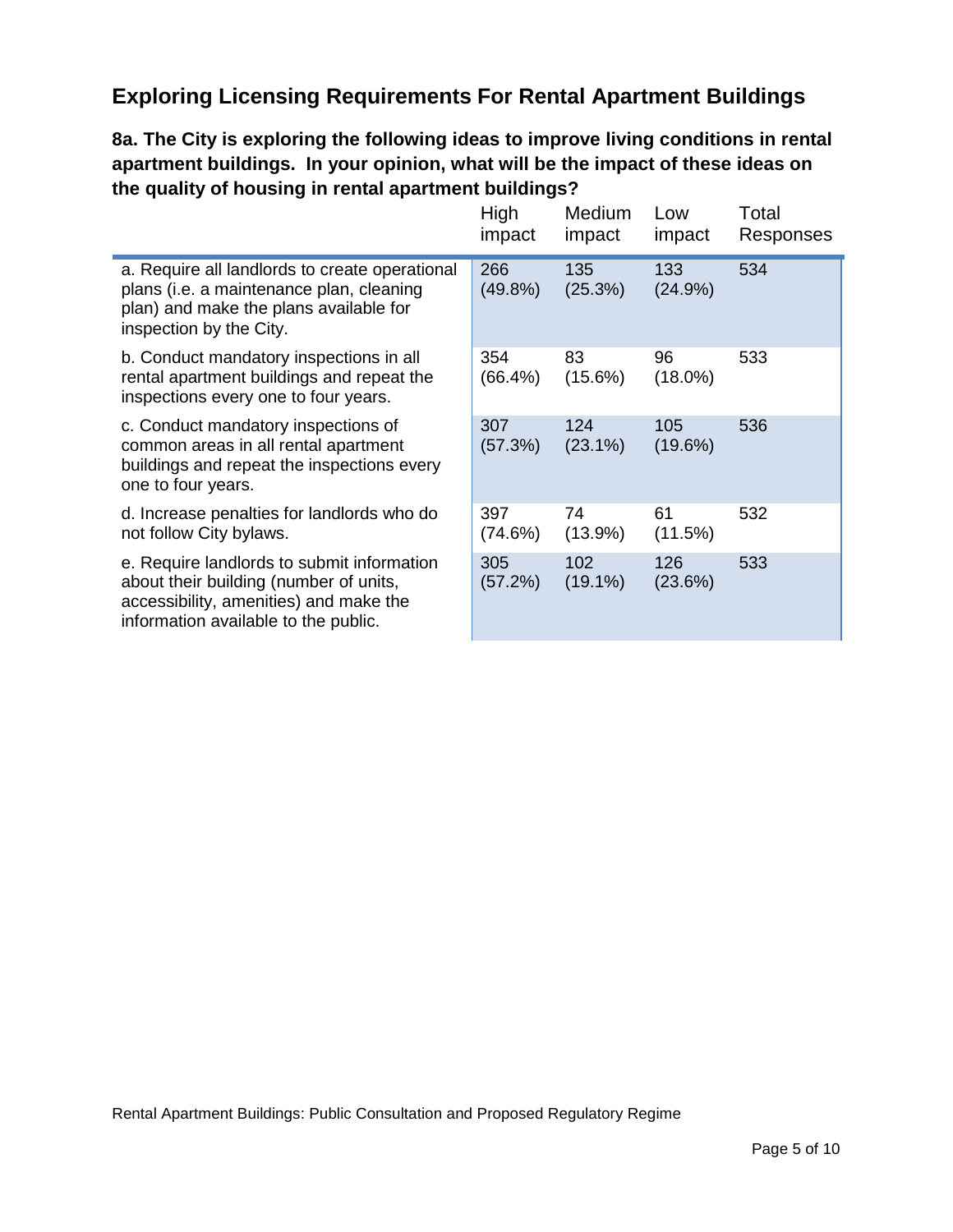## **Access to Information About Rental Apartment Buildings**

The City of Toronto is considering requiring landlords to submit information related to their buildings. The information would be made available to tenants and the public online.

## **9a. How important is making the following information publicly available (e.g. online)?**

|                                                                                                           | Very<br>important | Somewhat<br>important | <b>Not</b><br>important<br>at all | Total<br>Responses |
|-----------------------------------------------------------------------------------------------------------|-------------------|-----------------------|-----------------------------------|--------------------|
| Contact information for the building<br>owner and representative.                                         | 393<br>(73.5%)    | 91 (17.0%)            | 51 (9.5%)                         | 535                |
| Descriptions of problems in the<br>building found by the City of Toronto or<br>other government agencies. | 406<br>(76.3%)    | 77 (14.5%)            | 49 (9.2%)                         | 532                |
| Descriptions of charges laid against<br>the property.                                                     | 386<br>(72.4%)    | 100<br>(18.8%)        | 47 (8.8%)                         | 533                |
| Listing and details of tentant<br>complaints.                                                             | 326<br>$(61.0\%)$ | 121<br>(22.7%)        | 87<br>(16.3%)                     | 534                |
| Age of building.                                                                                          | 251<br>$(47.0\%)$ | 191<br>$(35.8\%)$     | 92<br>(17.2%)                     | 534                |
| Number of floors and units in the<br>building.                                                            | 220<br>$(41.4\%)$ | 205<br>(38.6%)        | 106<br>$(20.0\%)$                 | 531                |
| Number of elevators.                                                                                      | 269<br>(50.8%)    | 182<br>(34.3%)        | 79<br>$(14.9\%)$                  | 530                |
| Type of heating and cooling systems.                                                                      | 291<br>(54.5%)    | 159<br>(29.8%)        | 84<br>(15.7%)                     | 534                |
| Type of windows.                                                                                          | 225<br>(42.2%)    | 205<br>(38.5%)        | 103<br>(19.3%)                    | 533                |
| Description of parking structure.                                                                         | 202<br>$(38.1\%)$ | 206<br>(38.9%)        | 122<br>$(23.0\%)$                 | 530                |
| Description of security system, e.g.<br>cameras, security guard, concierge                                | 317<br>(59.5%)    | 143<br>(26.8%)        | 73<br>(13.7%)                     | 533                |
| Description of laundry facilities.                                                                        | 245<br>$(46.1\%)$ | 208<br>(39.2%)        | 78<br>(14.7%)                     | 531                |
| Description of accessibility features,<br>e.g. ramps, automatic doors                                     | 338<br>$(63.8\%)$ | 123<br>(23.2%)        | 69<br>$(13.0\%)$                  | 530                |
| Description of amenities, e.g. pool,<br>party room                                                        | 185<br>(34.9%)    | 207<br>$(39.1\%)$     | 138<br>$(26.0\%)$                 | 530                |

Rental Apartment Buildings: Public Consultation and Proposed Regulatory Regime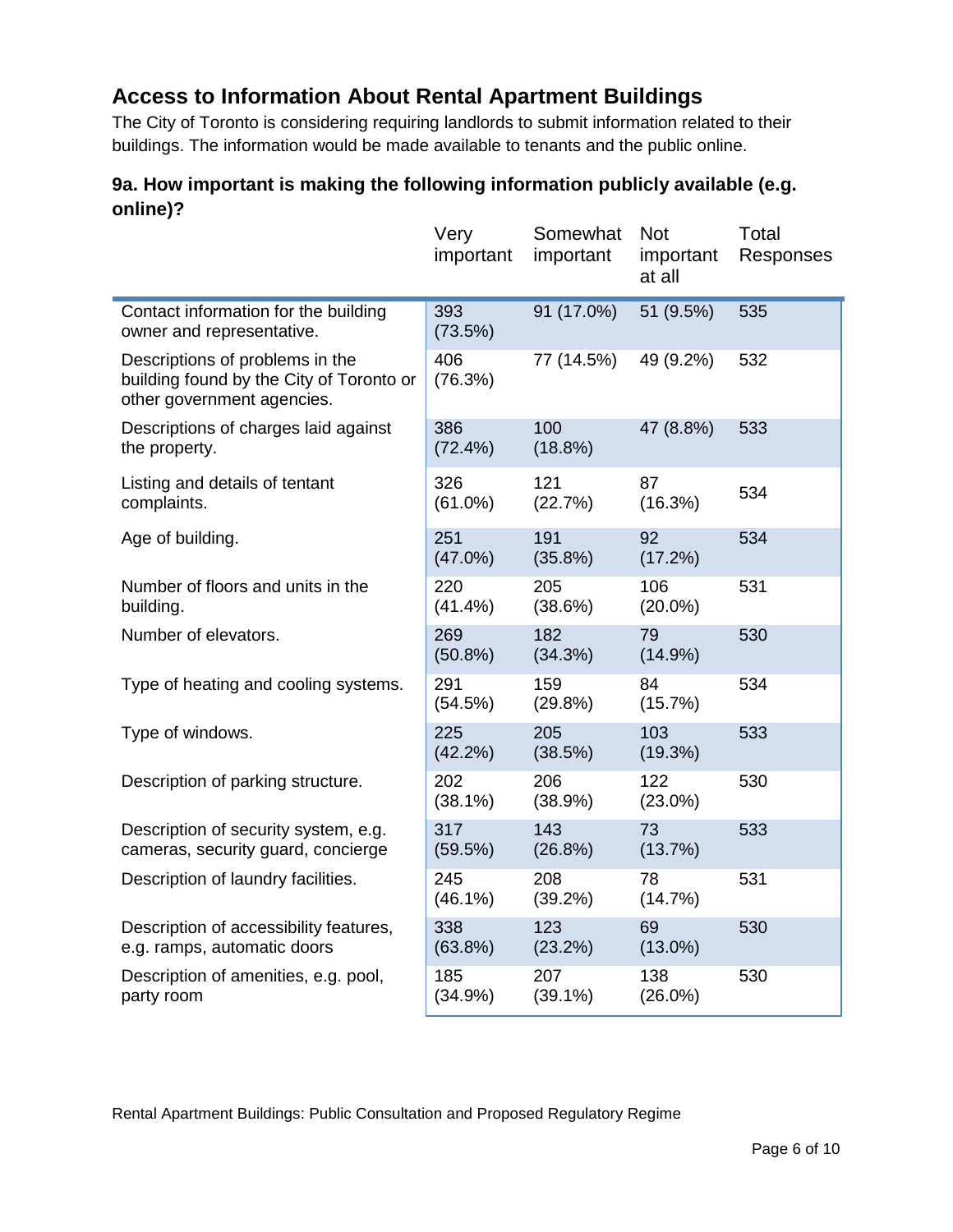## **Communication Between Landlords and Tenants**

The City of Toronto is considering requiring landlords to develop a plan for how tenants will be notified of important events in the building that might impact their everyday life.

#### **10. What information should landlords communicate with tenants?**

| Response                                                                | Chart | Percentage             | Count |
|-------------------------------------------------------------------------|-------|------------------------|-------|
| Elevator service disruptions                                            |       | 93.8%                  | 497   |
| Property standards orders (violations<br>identified by City inspectors) |       | 78.5%                  | 416   |
| Fire alarm tests                                                        |       | 92.1%                  | 488   |
| Maintenance work in common spaces (i.e.<br>laundry room)                |       | 92.5%                  | 490   |
| Other                                                                   |       | 23.4%                  | 124   |
|                                                                         |       | <b>Total Responses</b> | 530   |

#### **11. What is your preferred way for landlords to communicate with tenants?**

| Response              | Chart | Percentage             | Count |
|-----------------------|-------|------------------------|-------|
| Notice/bulletin board |       | 74.3%                  | 399   |
| Email                 |       | 57.9%                  | 311   |
| Phone                 |       | 10.1%                  | 54    |
| Mail                  |       | 21.0%                  | 113   |
| Other                 |       | 11.0%                  | 59    |
|                       |       | <b>Total Responses</b> | 537   |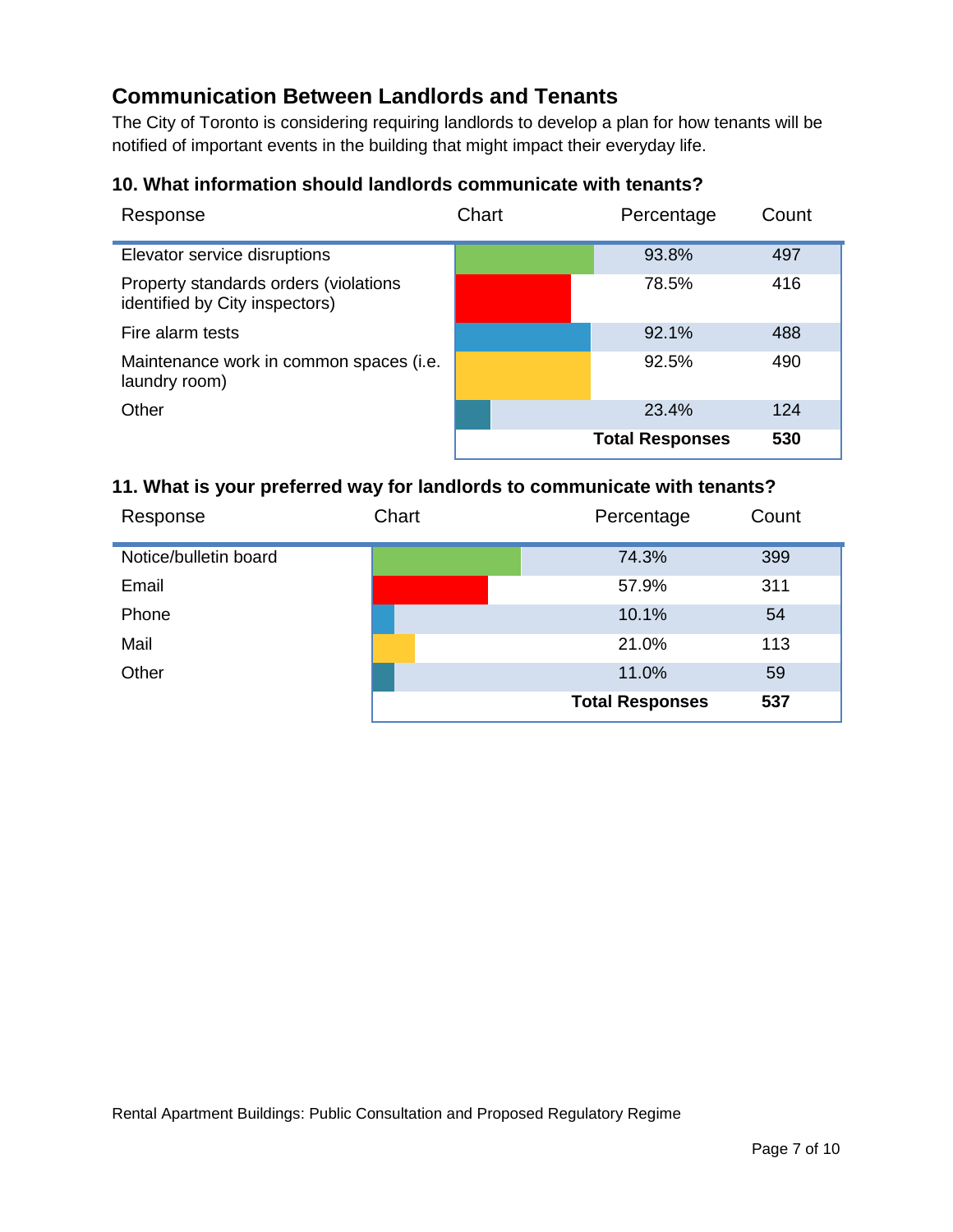## **Program Administration Fees**

To recover the cost of the enforcement and administration of the licence requirements including regular inspections, the City of Toronto is considering an annual fee of \$12-\$15 per unit for landlords. For example, if a building has 100 units, the landlord would be required to pay a licensing fee of \$1200 -\$1500 per year.

### **12. Please tell us how you feel about fees relating to the licensing of rental apartment buildings.**

| Response                                                         | Chart | Percentage             | Count |
|------------------------------------------------------------------|-------|------------------------|-------|
| Property owners should pay for the cost of the<br>program.       |       | 56.3%                  | 300   |
| Property owners should not pay for the cost of<br>the program.   |       | 15.8%                  | 84    |
| I am concerned about this fee being passed on<br>to tenants.     |       | 74.9%                  | 399   |
| I am not concerned about this fee being passed<br>on to tenants. |       | 6.0%                   | 32    |
| Please tell us more.                                             |       | 21.8%                  | 116   |
|                                                                  |       | <b>Total Responses</b> | 533   |

## **Tell Us About Yourself**

Please tell us about yourself to help us understand the results of this survey. All questions in this section are optional.

#### **13. Are you a resident of Toronto?**

| Response | Chart | Percentage             | Count |
|----------|-------|------------------------|-------|
| Yes      |       | 97.5%                  | 514   |
| No       |       | 2.5%                   | 13    |
|          |       | <b>Total Responses</b> | 527   |

## **14. What are the first three (3) digits of your postal code?**

Analysis of this question not provided.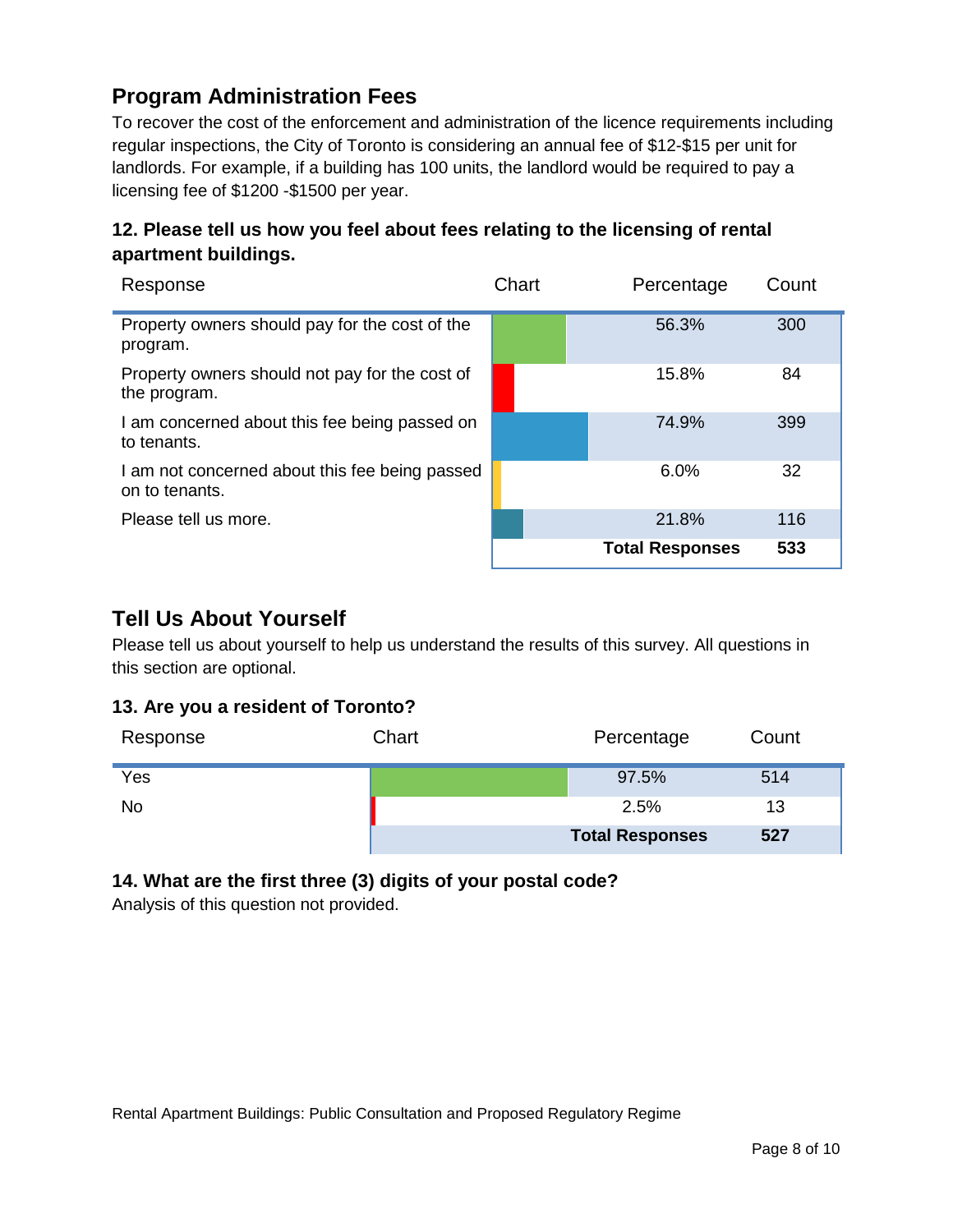## **15a. Are you a \_\_\_\_\_\_\_?**

| Response                                                                        | Chart | Percentage             | Count             |
|---------------------------------------------------------------------------------|-------|------------------------|-------------------|
| Renter                                                                          |       | 77.4%                  | 410               |
| Property manager/superintendent                                                 |       | 2.3%                   | $12 \overline{ }$ |
| Owner of a building that has three or more<br>storeys and ten or more units     |       | 0.9%                   | 5                 |
| Owner of a building that has less than three<br>storeys and less than ten units |       | 1.1%                   | 6                 |
| Interested citizen                                                              |       | 9.1%                   | 48                |
| Other, Please describe.                                                         |       | 5.7%                   | 30                |
| I prefer not to answer                                                          |       | 3.6%                   | 19                |
|                                                                                 |       | <b>Total Responses</b> | 530               |

# **15b. I live in a \_\_\_\_\_\_\_\_\_\_\_**

| Response                                            | Chart | Percentage             | Count |
|-----------------------------------------------------|-------|------------------------|-------|
| <b>Toronto Community Housing rental</b><br>building |       | 6.9%                   | 28    |
| Private rental apartment building                   |       | 78.9%                  | 322   |
| Condominium                                         |       | 2.9%                   | 12    |
| Non-profit rental building                          |       | 2.9%                   | 12    |
| Other, Please describe.                             |       | 7.1%                   | 29    |
| I prefer not to answer                              |       | 3.2%                   | 13    |
|                                                     |       | <b>Total Responses</b> | 408   |

### **15b. I own/manage \_\_\_\_\_\_\_\_\_\_\_**

| Response                                               | Chart | Percentage             | Count          |
|--------------------------------------------------------|-------|------------------------|----------------|
| <b>Toronto Community Housing rental</b><br>building(s) |       | 0.0%                   | $\overline{0}$ |
| Private rental apartment building(s)                   |       | 82.6%                  | 19             |
| Condominium(s)                                         |       | 8.7%                   | 2              |
| Non-profit rental building(s)                          |       | 13.0%                  | 3              |
| Other, Please describe.                                |       | 8.7%                   | 2              |
| I prefer not to answer                                 |       | 4.3%                   | 1              |
|                                                        |       | <b>Total Responses</b> | 23             |

Rental Apartment Buildings: Public Consultation and Proposed Regulatory Regime